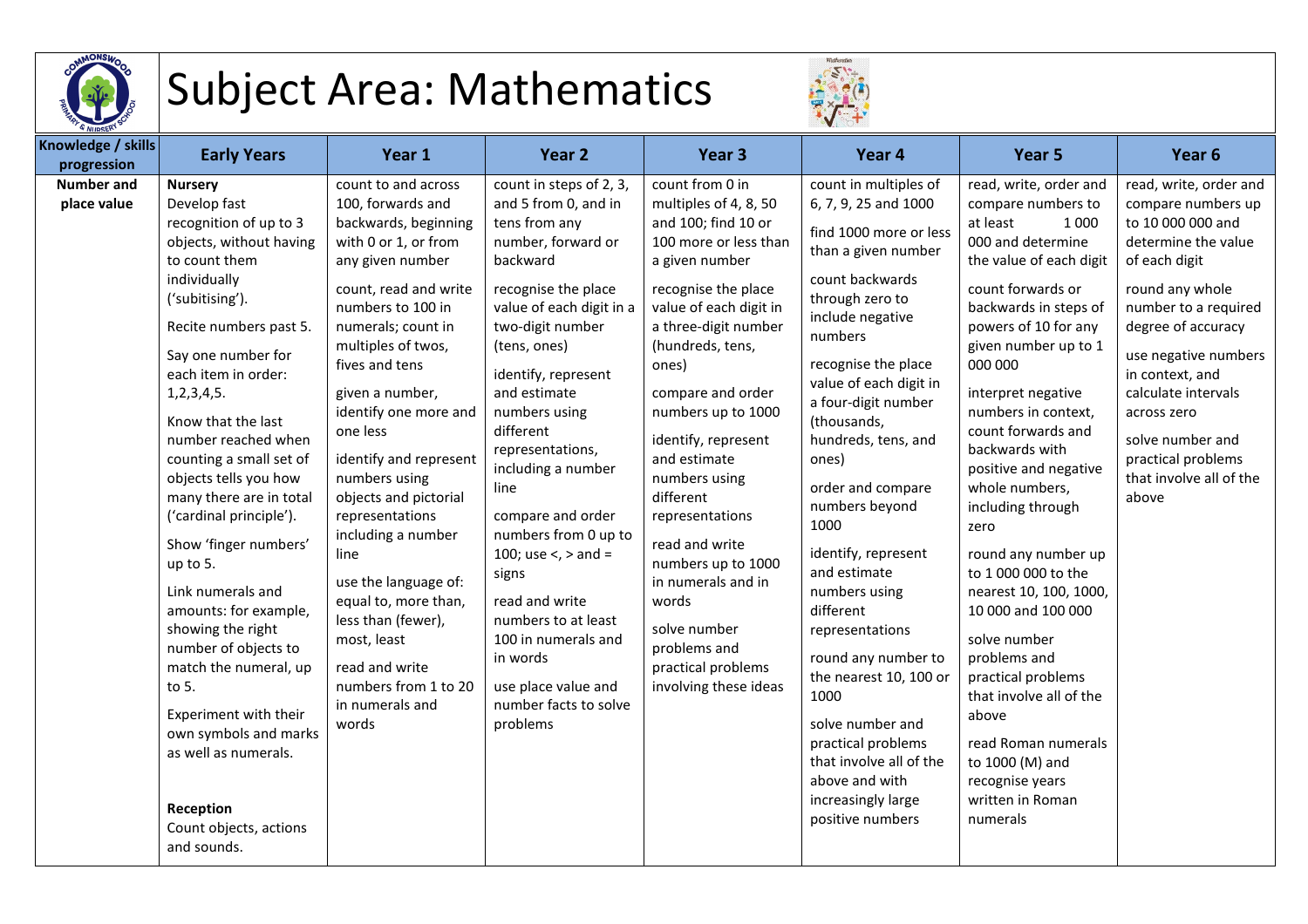| Knowledge / skills<br>progression  | <b>Early Years</b>                                                                                                                                                                                                                                                                                                           | Year 1                                                                                                                                                                                                                                                                                                                                                                                                                                                                                                  | Year <sub>2</sub>                                                                                                                                                                                                                                                                                                                                                                                                                                     | Year <sub>3</sub>                                                                                                                                                                                                                                                                                                                                                                                                                                                           | Year 4                                                                                                                                                                                                                                                                                                | Year 5                                                                                                                                                                                                                                                                                                                                                                                                                                                 | Year <sub>6</sub>                                                                                                                                                                                                                                                                                                                                                                                                                                                                      |
|------------------------------------|------------------------------------------------------------------------------------------------------------------------------------------------------------------------------------------------------------------------------------------------------------------------------------------------------------------------------|---------------------------------------------------------------------------------------------------------------------------------------------------------------------------------------------------------------------------------------------------------------------------------------------------------------------------------------------------------------------------------------------------------------------------------------------------------------------------------------------------------|-------------------------------------------------------------------------------------------------------------------------------------------------------------------------------------------------------------------------------------------------------------------------------------------------------------------------------------------------------------------------------------------------------------------------------------------------------|-----------------------------------------------------------------------------------------------------------------------------------------------------------------------------------------------------------------------------------------------------------------------------------------------------------------------------------------------------------------------------------------------------------------------------------------------------------------------------|-------------------------------------------------------------------------------------------------------------------------------------------------------------------------------------------------------------------------------------------------------------------------------------------------------|--------------------------------------------------------------------------------------------------------------------------------------------------------------------------------------------------------------------------------------------------------------------------------------------------------------------------------------------------------------------------------------------------------------------------------------------------------|----------------------------------------------------------------------------------------------------------------------------------------------------------------------------------------------------------------------------------------------------------------------------------------------------------------------------------------------------------------------------------------------------------------------------------------------------------------------------------------|
|                                    | Subitise.<br>Link the number<br>symbol (numeral) with<br>its cardinal number<br>value.<br>Count beyond ten.<br>Understand the 'one<br>more than / one less<br>than' relationship<br>between consecutive<br>numbers.                                                                                                          |                                                                                                                                                                                                                                                                                                                                                                                                                                                                                                         |                                                                                                                                                                                                                                                                                                                                                                                                                                                       |                                                                                                                                                                                                                                                                                                                                                                                                                                                                             | read Roman numerals<br>to 100 (I to C)                                                                                                                                                                                                                                                                |                                                                                                                                                                                                                                                                                                                                                                                                                                                        |                                                                                                                                                                                                                                                                                                                                                                                                                                                                                        |
| <b>Addition and</b><br>Subtraction | <b>Nursery</b><br>Solve real world<br>mathematical problems<br>with numbers up to 5<br>Compare quantities<br>using language: 'more<br>than', 'fewer than'.<br>Reception<br>Explore the<br>composition of<br>numbers to 10.<br>Automatically recall<br>number bonds for<br>numbers 0-5 and some<br>to 10.<br>Compare numbers. | read, write and<br>interpret<br>mathematical<br>statements involving<br>addition $(+)$ ,<br>subtraction (-) and<br>equals $(=)$ signs<br>represent and use<br>number bonds and<br>related subtraction<br>facts within 20<br>add and subtract one-<br>digit and two-digit<br>numbers to 20,<br>including zero<br>solve one-step<br>addition and<br>subtraction problems,<br>using concrete<br>objects and pictorial<br>representations, and<br>missing number<br>problems such as $7 =$<br>$\square$ - 9 | solve addition and<br>subtraction problems:<br>• using concrete<br>objects and pictorial<br>representations,<br>involving numbers,<br>quantities and<br>measures<br>• applying their<br>increasing<br>knowledge of<br>mental and written<br>methods<br>recall and use<br>addition and<br>subtraction facts to<br>20 fluently, and<br>derive and use related<br>facts up to 100<br>add and subtract<br>numbers using<br>concrete objects,<br>pictorial | Develop fluency of<br>previously taught<br>mental skills<br>Develop mental<br>strategies to include:<br>· a 3-digit number<br>and ones<br>• a 3-digit number<br>and tens<br>• a 3-digit number<br>and hundreds<br>Use formal written<br>addition and<br>subtraction with<br>numbers with up to<br>three digits.<br>estimate the answer<br>to a calculation and<br>use inverse<br>operations to check<br>answers<br>Solve problems,<br>including missing<br>number problems, | Develop fluency of<br>previously taught<br>mental methods<br>Formal written<br>addition and<br>subtraction with<br>numbers up to 4<br>digits.<br>estimate and use<br>inverse operations to<br>check answers to a<br>calculation<br>solve addition and<br>subtraction two-step<br>problems in contexts | Formal written<br>addition and<br>subtraction with<br>whole numbers with<br>more than 4 digits.<br>add and subtract<br>numbers mentally<br>with increasingly<br>large numbers<br>use rounding to check<br>answers to<br>calculations and<br>determine, in the<br>context of a problem,<br>levels of accuracy<br>solve addition and<br>subtraction multi-step<br>problems in contexts,<br>deciding which<br>operations and<br>methods to use and<br>why | perform mental<br>calculations, including<br>with mixed<br>operations and large<br>numbers.<br>use their knowledge<br>of the order of<br>operations to carry<br>out calculations<br>involving the four<br>operations<br>solve addition and<br>subtraction multi-step<br>problems in contexts,<br>deciding which<br>operations and<br>methods to use and<br>why<br>solve problems<br>involving addition and<br>subtraction<br>use estimation to<br>check answers to<br>calculations and |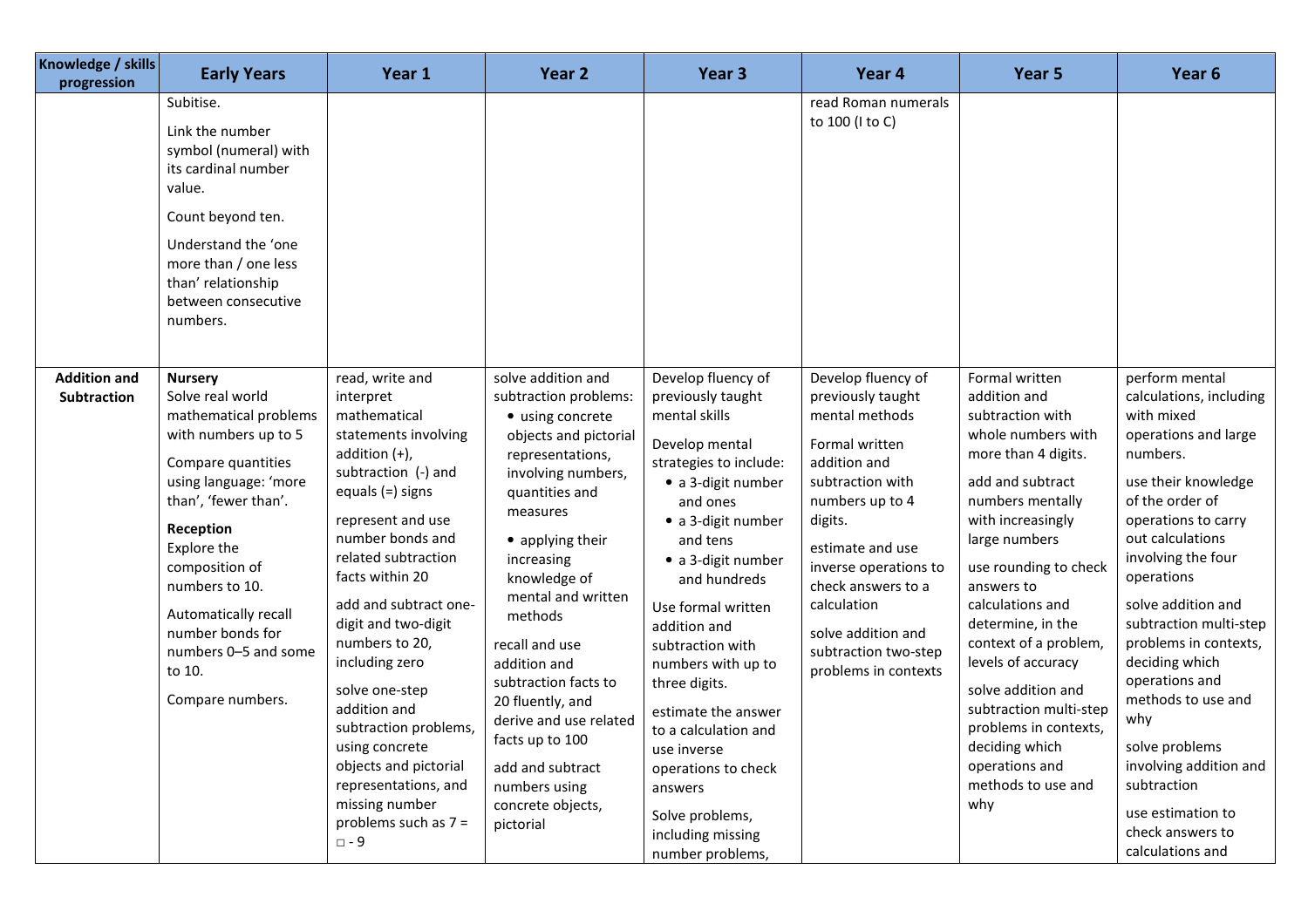| Knowledge / skills<br>progression     | <b>Early Years</b>                                                                                                                                                                                                                      | Year 1                                                                                                                                                                                                                 | Year <sub>2</sub>                                                                                                                                                                                                                                                                                                                                                                                                        | Year <sub>3</sub>                                                                                                                                                                                                                                                                                                                                                                                                                 | Year 4                                                                                                                                                                                                                                                                                                                                                                                                                                          | Year 5                                                                                                                                                                                                                                                                                                                                                                                    | Year 6                                                                                                                                                                                                                                                                                                                                                                                                          |
|---------------------------------------|-----------------------------------------------------------------------------------------------------------------------------------------------------------------------------------------------------------------------------------------|------------------------------------------------------------------------------------------------------------------------------------------------------------------------------------------------------------------------|--------------------------------------------------------------------------------------------------------------------------------------------------------------------------------------------------------------------------------------------------------------------------------------------------------------------------------------------------------------------------------------------------------------------------|-----------------------------------------------------------------------------------------------------------------------------------------------------------------------------------------------------------------------------------------------------------------------------------------------------------------------------------------------------------------------------------------------------------------------------------|-------------------------------------------------------------------------------------------------------------------------------------------------------------------------------------------------------------------------------------------------------------------------------------------------------------------------------------------------------------------------------------------------------------------------------------------------|-------------------------------------------------------------------------------------------------------------------------------------------------------------------------------------------------------------------------------------------------------------------------------------------------------------------------------------------------------------------------------------------|-----------------------------------------------------------------------------------------------------------------------------------------------------------------------------------------------------------------------------------------------------------------------------------------------------------------------------------------------------------------------------------------------------------------|
|                                       |                                                                                                                                                                                                                                         |                                                                                                                                                                                                                        | representations, and<br>mentally, including:<br>• a 2-digit number<br>and ones<br>• a 2-digit number<br>and tens<br>• two 2-digit<br>numbers<br>· adding three one-<br>digit numbers<br>recognise and use the<br>inverse relationship<br>between addition and<br>subtraction and use<br>this to check<br>calculations and<br>missing number<br>problems                                                                  | using number facts,<br>place value, and more<br>complex addition and<br>subtraction                                                                                                                                                                                                                                                                                                                                               |                                                                                                                                                                                                                                                                                                                                                                                                                                                 |                                                                                                                                                                                                                                                                                                                                                                                           | determine, in the<br>context of a problem,<br>an appropriate<br>degree of accuracy                                                                                                                                                                                                                                                                                                                              |
| <b>Multiplication</b><br>and Division | <b>Nursery</b><br>Sharing in practical play<br>situations.<br>Reception<br>Explore and represent<br>patterns within<br>numbers up to 10,<br>including evens, odds,<br>double facts and how<br>quantities can be<br>distributed equally. | solve one-step<br>problems involving<br>multiplication and<br>division, by<br>calculating the<br>answer using<br>concrete objects,<br>pictorial<br>representations and<br>arrays with the<br>support of the<br>teacher | recall and use<br>multiplication and<br>division facts for the<br>2, 5 and 10<br>multiplication tables,<br>including recognising<br>odd and even<br>numbers<br>calculate<br>mathematical<br>statements for<br>multiplication and<br>division within the<br>multiplication tables<br>and write them using<br>the multiplication $(x)$ ,<br>division $(+)$ and equals<br>$(=)$ signs<br>show that<br>multiplication of two | recall and use<br>multiplication and<br>division facts for the<br>3, 4 and 8<br>multiplication tables<br>write and calculate<br>mathematical<br>statements for<br>multiplication and<br>division using the<br>multiplication tables<br>that they know,<br>including for two-digit<br>numbers times one-<br>digit numbers, using<br>mental and<br>progressing to formal<br>written methods<br>solve problems,<br>including missing | recall multiplication<br>and division facts for<br>multiplication tables<br>up to $12 \times 12$<br>use place value,<br>known and derived<br>facts to multiply and<br>divide mentally,<br>including: multiplying<br>by 0 and 1; dividing by<br>1; multiplying<br>together three<br>numbers<br>recognise and use<br>factor pairs and<br>commutativity in<br>mental calculations<br>Formal written<br>method to multiply a<br>two-digit or three- | identify multiples and<br>factors, including<br>finding all factor pairs<br>of a number, and<br>common factors of<br>two numbers.<br>know and use the<br>vocabulary of prime<br>numbers, prime<br>factors and composite<br>(non-prime) numbers<br>establish whether a<br>number up to 100 is<br>prime and recall<br>prime numbers up to<br>19<br>Formal written<br>multiplication up to 4 | multiply multi-digit<br>numbers up to 4<br>digits by a two-digit<br>whole number using<br>the formal written<br>method of long<br>multiplication<br>divide numbers up to<br>4 digits by a two-digit<br>whole number using<br>the formal written<br>method of long<br>division, and<br>interpret remainders<br>as whole number<br>remainders, fractions,<br>or by rounding, as<br>appropriate for the<br>context |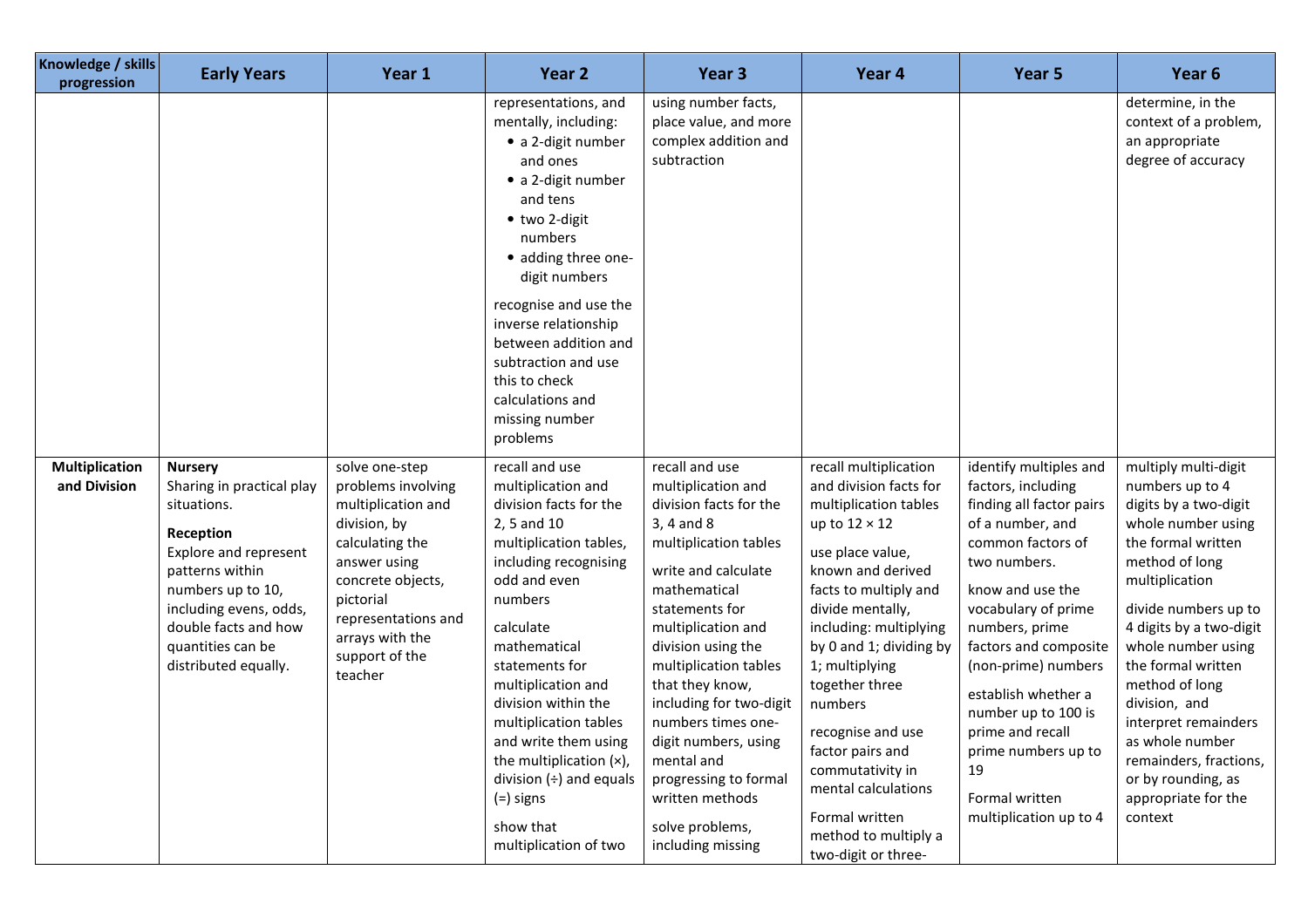| Knowledge / skills<br>progression | <b>Early Years</b> | Year 1 | Year 2                                                                                                                                                                                                                                                                                                             | Year 3                                                                                                                                                                                                   | Year 4                                                                                                                                                                                                                                                                                                               | Year 5                                                                                                                                                                                                                                                                                                                                                                                                                                                                                                                                                                                                                                                                                                                                                                    | Year <sub>6</sub>                                                                                                                                                                                                                                                                                                                                                       |
|-----------------------------------|--------------------|--------|--------------------------------------------------------------------------------------------------------------------------------------------------------------------------------------------------------------------------------------------------------------------------------------------------------------------|----------------------------------------------------------------------------------------------------------------------------------------------------------------------------------------------------------|----------------------------------------------------------------------------------------------------------------------------------------------------------------------------------------------------------------------------------------------------------------------------------------------------------------------|---------------------------------------------------------------------------------------------------------------------------------------------------------------------------------------------------------------------------------------------------------------------------------------------------------------------------------------------------------------------------------------------------------------------------------------------------------------------------------------------------------------------------------------------------------------------------------------------------------------------------------------------------------------------------------------------------------------------------------------------------------------------------|-------------------------------------------------------------------------------------------------------------------------------------------------------------------------------------------------------------------------------------------------------------------------------------------------------------------------------------------------------------------------|
|                                   |                    |        | numbers can be done<br>in any order and<br>division of one<br>number by another<br>cannot<br>solve problems<br>involving<br>multiplication and<br>division, using<br>materials, arrays,<br>repeated addition,<br>mental methods, and<br>multiplication and<br>division facts,<br>including problems in<br>contexts | number problems,<br>involving<br>multiplication and<br>division, including<br>positive integer<br>scaling problems and<br>correspondence<br>problems in which n<br>objects are connected<br>to m objects | digit number by a<br>one-digit number<br>solve problems<br>involving multiplying<br>and adding, including<br>using the distributive<br>law to multiply two<br>digit numbers by one<br>digit, integer scaling<br>problems and harder<br>correspondence<br>problems such as n<br>objects are connected<br>to m objects | digits by a one or 2-<br>digit number<br>multiply and divide<br>numbers mentally<br>drawing upon known<br>facts<br>Formal written<br>division method to<br>divide up to 4 digits<br>by a one-digit number<br>- and interpret<br>remainders<br>appropriately for the<br>context<br>multiply and divide<br>numbers by 10, 100<br>and 1000<br>recognise and use<br>square numbers and<br>cube numbers, and<br>the notation for<br>squared $(^2)$ and cubed<br>$\binom{3}{ }$<br>solve problems<br>involving<br>multiplication and<br>division including<br>using their knowledge<br>of factors and<br>multiples, squares<br>and cubes<br>solve problems<br>involving addition,<br>subtraction,<br>multiplication and<br>division and a<br>combination of these,<br>including | divide numbers up to<br>4 digits by a two-digit<br>number using the<br>formal written<br>method of short<br>division where<br>appropriate,<br>interpreting<br>remainders according<br>to the context<br>identify common<br>factors, common<br>multiples and prime<br>numbers<br>solve problems<br>involving addition,<br>subtraction,<br>multiplication and<br>division |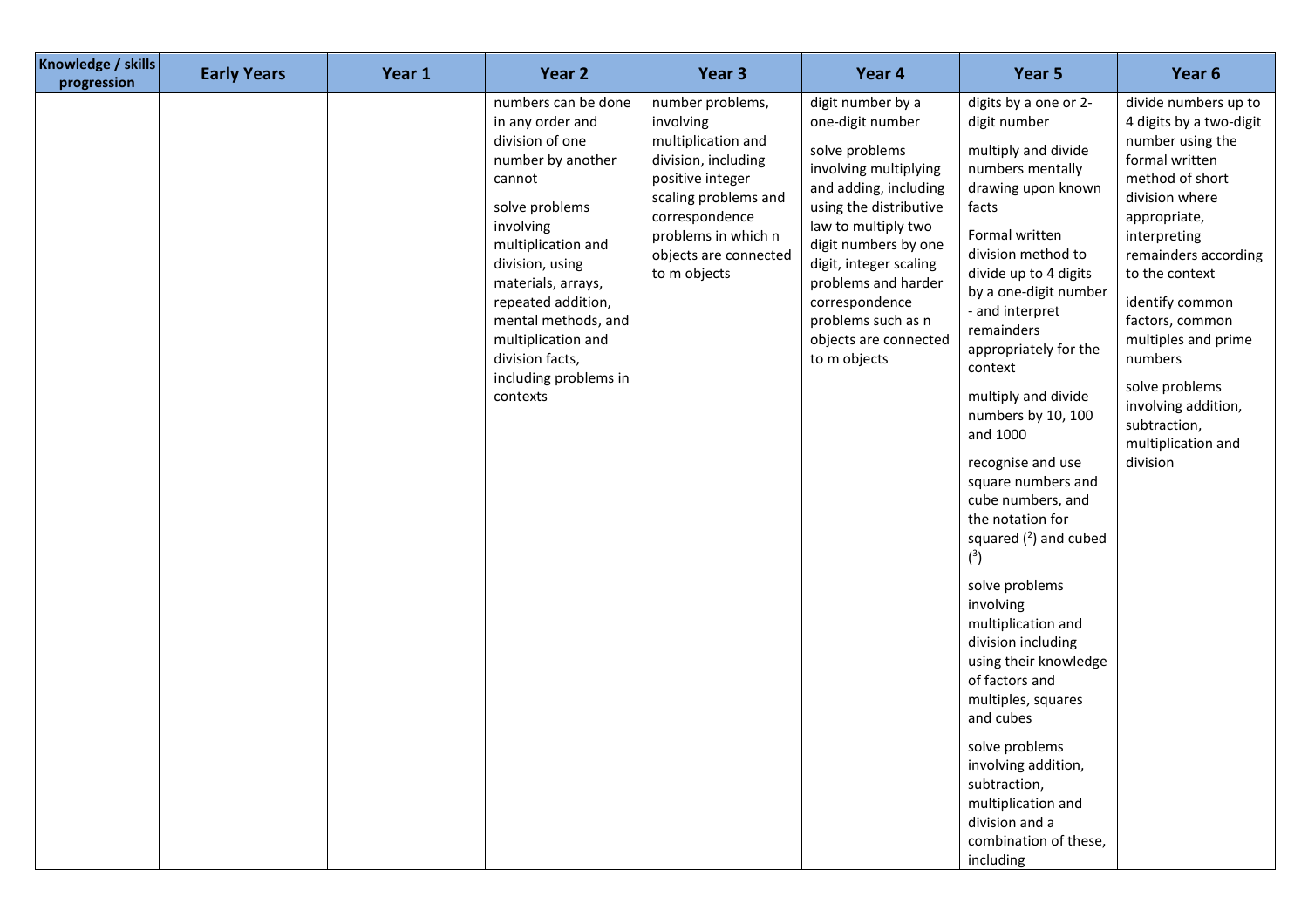| Knowledge / skills<br>progression | <b>Early Years</b>                                                                                                                                                     | Year 1                                                                                                                                                                                                             | Year 2                                                                                                                                                                                                                                                | Year 3                                                                                                                                                                                                                                                                                                                                                                                                                                                                                                                                                       | Year 4                                                                                                                                                                                                                                                                                                                                                                                                                                                                                                                                                                       | Year 5                                                                                                                                                                                                                                                                                                                                                                                                                                                                                                                                                                    | Year <sub>6</sub>                                                                                                                                                                                                                                                                                                                                                                                                                                                                                                                                                                       |
|-----------------------------------|------------------------------------------------------------------------------------------------------------------------------------------------------------------------|--------------------------------------------------------------------------------------------------------------------------------------------------------------------------------------------------------------------|-------------------------------------------------------------------------------------------------------------------------------------------------------------------------------------------------------------------------------------------------------|--------------------------------------------------------------------------------------------------------------------------------------------------------------------------------------------------------------------------------------------------------------------------------------------------------------------------------------------------------------------------------------------------------------------------------------------------------------------------------------------------------------------------------------------------------------|------------------------------------------------------------------------------------------------------------------------------------------------------------------------------------------------------------------------------------------------------------------------------------------------------------------------------------------------------------------------------------------------------------------------------------------------------------------------------------------------------------------------------------------------------------------------------|---------------------------------------------------------------------------------------------------------------------------------------------------------------------------------------------------------------------------------------------------------------------------------------------------------------------------------------------------------------------------------------------------------------------------------------------------------------------------------------------------------------------------------------------------------------------------|-----------------------------------------------------------------------------------------------------------------------------------------------------------------------------------------------------------------------------------------------------------------------------------------------------------------------------------------------------------------------------------------------------------------------------------------------------------------------------------------------------------------------------------------------------------------------------------------|
|                                   |                                                                                                                                                                        |                                                                                                                                                                                                                    |                                                                                                                                                                                                                                                       |                                                                                                                                                                                                                                                                                                                                                                                                                                                                                                                                                              |                                                                                                                                                                                                                                                                                                                                                                                                                                                                                                                                                                              | understanding the<br>meaning of the equals<br>sign<br>solve problems<br>involving<br>multiplication and<br>division, including<br>scaling by simple<br>fractions and<br>problems involving<br>simple rates                                                                                                                                                                                                                                                                                                                                                                |                                                                                                                                                                                                                                                                                                                                                                                                                                                                                                                                                                                         |
| <b>Fractions and</b><br>decimals  | Reception<br>To cut shapes / objects<br>/ food in half in play<br>situations.<br>To begin to talk about<br>and understand two<br>equal parts in relation<br>to 'half'. | recognise, find and<br>name a half as one of<br>two equal parts of an<br>object, shape or<br>quantity<br>recognise, find and<br>name a quarter as<br>one of four equal<br>parts of an object,<br>shape or quantity | recognise, find, name<br>and write fractions<br>$1/3$ , $1/4$ , $2/4$ and $3/4$<br>of a length, shape, set<br>of objects or quantity<br>write simple fractions<br>for example, 1/2 of 6<br>= 3 and recognise the<br>equivalence of 2/4<br>and $1/2$ . | count up and down in<br>tenths; recognise that<br>tenths arise from<br>dividing an object into<br>10 equal parts and in<br>dividing one-digit<br>numbers or quantities<br>by 10<br>recognise, find and<br>write fractions of a<br>discrete set of<br>objects: unit fractions<br>and non-unit fractions<br>with small<br>denominators<br>recognise and use<br>fractions as numbers:<br>unit fractions and<br>non-unit fractions<br>with small<br>denominators<br>recognise and show,<br>using diagrams,<br>equivalent fractions<br>with small<br>denominators | recognise and show,<br>using diagrams,<br>families of common<br>equivalent fractions<br>count up and down in<br>hundredths;<br>recognise that<br>hundredths arise<br>when dividing an<br>object by a hundred<br>and dividing tenths by<br>ten.<br>solve problems<br>involving increasingly<br>harder fractions to<br>calculate quantities,<br>and fractions to<br>divide quantities,<br>including non-unit<br>fractions where the<br>answer is a whole<br>number<br>add and subtract<br>fractions with the<br>same denominator<br>recognise and write<br>decimal equivalents | compare and order<br>fractions whose<br>denominators are all<br>multiples of the same<br>number<br>identify, name and<br>write equivalent<br>fractions of a given<br>fraction, represented<br>visually, including<br>tenths and<br>hundredths<br>recognise mixed<br>numbers and<br>improper fractions<br>and convert from one<br>form to the other and<br>write mathematical<br>statements $>$ 1 as a<br>mixed number [for<br>example, $2/5 + 4/5 =$<br>$6/5 = 11/5$<br>add and subtract<br>fractions with the<br>same denominator<br>and multiples of the<br>same number | use common factors<br>to simplify fractions;<br>use common<br>multiples to express<br>fractions in the same<br>denomination<br>compare and order<br>fractions, including<br>fractions >1<br>add and subtract<br>fractions with<br>different<br>denominators and<br>mixed numbers, using<br>the concept of<br>equivalent fractions<br>multiply simple pairs<br>of proper fractions,<br>writing the answer in<br>its simplest form [ for<br>example, $1/4 \times 1/2 =$<br>$1/8$ ]<br>divide proper<br>fractions by whole<br>numbers [for<br>example, $1/3 \div 2 =$<br>1/6 ] associate a |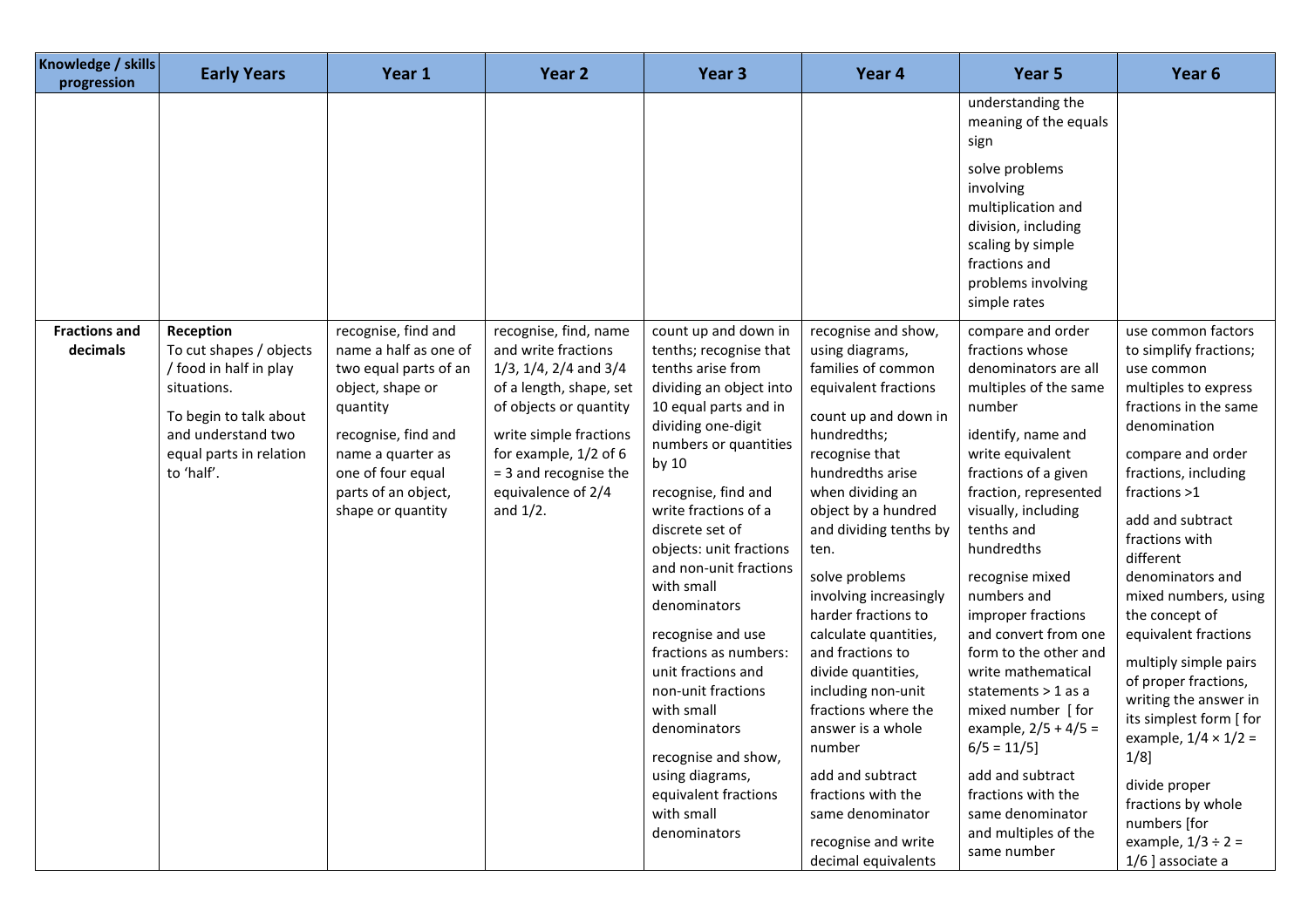| Knowledge / skills<br>progression | <b>Early Years</b> | Year 1 | Year <sub>2</sub> | Year <sub>3</sub>                                                                                                                                                                                                                                                  | Year 4                                                                                                                                                                                                                                                                                                                                                                                                                                                                       | Year 5                                                                                                                                                                                                                                                                                                                                                                                                                                                                                                                                                                                                                                                                                                                                                                | Year <sub>6</sub>                                                                                                                                                                                                                                                                                                                                                                                                                                                                                                                                                                                                                                                                                                                                           |
|-----------------------------------|--------------------|--------|-------------------|--------------------------------------------------------------------------------------------------------------------------------------------------------------------------------------------------------------------------------------------------------------------|------------------------------------------------------------------------------------------------------------------------------------------------------------------------------------------------------------------------------------------------------------------------------------------------------------------------------------------------------------------------------------------------------------------------------------------------------------------------------|-----------------------------------------------------------------------------------------------------------------------------------------------------------------------------------------------------------------------------------------------------------------------------------------------------------------------------------------------------------------------------------------------------------------------------------------------------------------------------------------------------------------------------------------------------------------------------------------------------------------------------------------------------------------------------------------------------------------------------------------------------------------------|-------------------------------------------------------------------------------------------------------------------------------------------------------------------------------------------------------------------------------------------------------------------------------------------------------------------------------------------------------------------------------------------------------------------------------------------------------------------------------------------------------------------------------------------------------------------------------------------------------------------------------------------------------------------------------------------------------------------------------------------------------------|
|                                   |                    |        |                   | add and subtract<br>fractions with the<br>same denominator<br>within one whole (for<br>example, $5/7 + 1/7 =$<br>6/7)<br>compare and order<br>unit fractions, and<br>fractions with the<br>same denominators<br>solve problems that<br>involve all of the<br>above | of any number of<br>tenths or hundredths<br>recognise and write<br>decimal equivalents<br>to 1/4; 1/2; 3/4<br>§ find the effect of<br>dividing a one- or<br>two-digit number by<br>10 and 100,<br>identifying the value<br>of the digits in the<br>answer as ones,<br>tenths and<br>hundredths.<br>round decimals with<br>one decimal place to<br>the nearest whole<br>number<br>compare numbers<br>with the same<br>number of decimal<br>places up to two<br>decimal places | multiply proper<br>fractions and mixed<br>numbers by whole<br>numbers, supported<br>by materials and<br>diagrams<br>read and write<br>decimal numbers as<br>fractions [ for<br>example, $0.71 =$<br>71/100]<br>recognise and use<br>thousandths and<br>relate them to tenths,<br>hundredths and<br>decimal equivalents<br>round decimals with<br>two decimal places to<br>the nearest whole<br>number and to one<br>decimal place<br>read, write, order and<br>compare numbers<br>with up to three<br>decimal places<br>solve problems<br>involving number up<br>to three decimal<br>places<br>recognise the per<br>cent symbol (%) and<br>understand that per<br>cent relates to<br>"number of parts per<br>hundred", and write<br>percentages as a<br>fraction with | fraction with division<br>and calculate decimal<br>fraction equivalents<br>[for example, 0.375]<br>for a simple fraction<br>[for example, 3/8]<br>identify the value of<br>each digit to three<br>decimal places and<br>multiply and divide<br>numbers by 10, 100<br>and 1000 giving<br>answers up to three<br>decimal places<br>multiply one-digit<br>numbers with up to<br>two decimal places by<br>whole numbers<br>use written division<br>methods in cases<br>where the answer has<br>up to two decimal<br>places<br>solve problems which<br>require answers to be<br>rounded to specified<br>degrees of accuracy<br>recall and use<br>equivalences<br>between simple<br>fractions, decimals<br>and percentages,<br>including in different<br>contexts |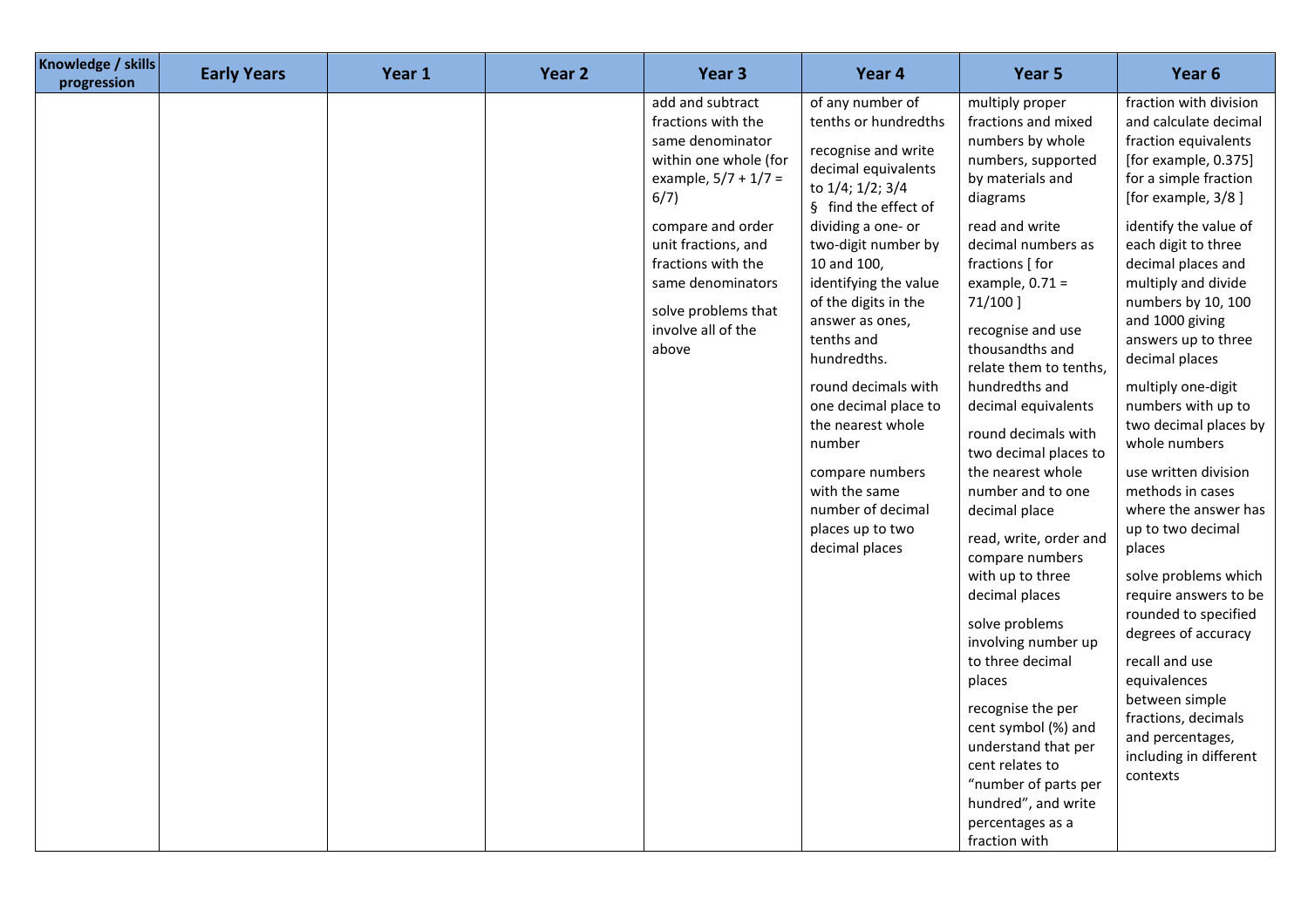| Knowledge / skills<br>progression | <b>Early Years</b>                                                                                                                                                                                                                                                                                                                                                                                                                                                                                                       | Year 1                                                                                                                                                                                                                                                                                                                                                                                                                                                                                                                                                                                                                                                                                                                                                                                                        | Year 2                                                                                                                                                                                                                                                                                                                                                                                                                                                                                                                                                                                                                                                                                                                                                                                    | Year <sub>3</sub>                                                                                                                                                                                                                                                                                                                                                                                                                                                                                                                                                                                                                                                                                                                                           | Year 4                                                                                                                                                                                                                                                                                                                                                                                                                                                                                                                                                                                                                                            | Year 5                                                                                                                                                                                                                                                                                                                                                                                                                                                                                                                                                                                                                                                                                                                                                       | Year <sub>6</sub>                                                                                                                                                                                                                                                                                                                                                                                                                                                                                                                                                                                                                                                                            |
|-----------------------------------|--------------------------------------------------------------------------------------------------------------------------------------------------------------------------------------------------------------------------------------------------------------------------------------------------------------------------------------------------------------------------------------------------------------------------------------------------------------------------------------------------------------------------|---------------------------------------------------------------------------------------------------------------------------------------------------------------------------------------------------------------------------------------------------------------------------------------------------------------------------------------------------------------------------------------------------------------------------------------------------------------------------------------------------------------------------------------------------------------------------------------------------------------------------------------------------------------------------------------------------------------------------------------------------------------------------------------------------------------|-------------------------------------------------------------------------------------------------------------------------------------------------------------------------------------------------------------------------------------------------------------------------------------------------------------------------------------------------------------------------------------------------------------------------------------------------------------------------------------------------------------------------------------------------------------------------------------------------------------------------------------------------------------------------------------------------------------------------------------------------------------------------------------------|-------------------------------------------------------------------------------------------------------------------------------------------------------------------------------------------------------------------------------------------------------------------------------------------------------------------------------------------------------------------------------------------------------------------------------------------------------------------------------------------------------------------------------------------------------------------------------------------------------------------------------------------------------------------------------------------------------------------------------------------------------------|---------------------------------------------------------------------------------------------------------------------------------------------------------------------------------------------------------------------------------------------------------------------------------------------------------------------------------------------------------------------------------------------------------------------------------------------------------------------------------------------------------------------------------------------------------------------------------------------------------------------------------------------------|--------------------------------------------------------------------------------------------------------------------------------------------------------------------------------------------------------------------------------------------------------------------------------------------------------------------------------------------------------------------------------------------------------------------------------------------------------------------------------------------------------------------------------------------------------------------------------------------------------------------------------------------------------------------------------------------------------------------------------------------------------------|----------------------------------------------------------------------------------------------------------------------------------------------------------------------------------------------------------------------------------------------------------------------------------------------------------------------------------------------------------------------------------------------------------------------------------------------------------------------------------------------------------------------------------------------------------------------------------------------------------------------------------------------------------------------------------------------|
|                                   |                                                                                                                                                                                                                                                                                                                                                                                                                                                                                                                          |                                                                                                                                                                                                                                                                                                                                                                                                                                                                                                                                                                                                                                                                                                                                                                                                               |                                                                                                                                                                                                                                                                                                                                                                                                                                                                                                                                                                                                                                                                                                                                                                                           |                                                                                                                                                                                                                                                                                                                                                                                                                                                                                                                                                                                                                                                                                                                                                             |                                                                                                                                                                                                                                                                                                                                                                                                                                                                                                                                                                                                                                                   | denominator 100, and<br>as a decimal                                                                                                                                                                                                                                                                                                                                                                                                                                                                                                                                                                                                                                                                                                                         |                                                                                                                                                                                                                                                                                                                                                                                                                                                                                                                                                                                                                                                                                              |
| <b>Measurement</b>                | <b>Nursery</b><br>Use everyday language<br>to talk about and begin<br>to compare objects<br>relating to size, length,<br>weight and capacity.<br>Reception<br>Compare length, weight<br>and capacity.<br>Use everyday language<br>to talk about length (for<br>example - lengths and<br>heights (for example,<br>long/short,<br>longer/shorter,<br>tall/short), weight(for<br>example, heavy/light,<br>heavier than, lighter<br>than) and capacity<br>(full/empty, more than,<br>less than, half, half full,<br>quarter) | compare, describe<br>and solve practical<br>problems for:<br>- lengths and heights<br>(for example,<br>long/short,<br>longer/shorter,<br>tall/short,<br>double/half) - mass /<br>weight (for example,<br>heavy/light, heavier<br>than, lighter than)<br>- capacity and<br>volume (full/empty,<br>more than, less than,<br>half, half full, quarter)<br>- time (quicker,<br>slower, earlier, later)<br>measure and begin to<br>record the following:<br>- lengths and heights<br>mass/weight<br>capacity and<br>volume - time (hours,<br>minutes, seconds)<br>recognise and know<br>the value of different<br>denominations of<br>coins and notes<br>sequence events in<br>chronological order<br>using language (for<br>example, before and<br>after, next, first,<br>today, yesterday,<br>tomorrow, morning, | choose and use<br>appropriate standard<br>units to estimate and<br>measure length /<br>height in any<br>direction (m/cm);<br>mass $(kg/g)$ ;<br>temperature (°C);<br>capacity (litres/ml) to<br>the nearest<br>appropriate unit,<br>using rulers, scales,<br>thermometers and<br>measuring vessels<br>compare and order<br>lengths, mass, volume<br>/ capacity and record<br>the results using $>$ , <<br>and $=$<br>recognise and use<br>symbols for pounds<br>$(f)$ and pence $(p)$ ;<br>combine amounts to<br>make a particular<br>value<br>find different<br>combinations of coins<br>that equal the same<br>amounts of money<br>solve simple problems<br>in a practical context<br>involving addition and<br>subtraction of money<br>of the same unit,<br>including giving<br>change | measure, compare,<br>add and subtract:<br>lengths (m/cm/mm);<br>mass $(kg/g)$ ;<br>volume/capacity<br>(1/m)<br>measure the<br>perimeter of simple 2-<br>D shapes<br>add and subtract<br>amounts of money to<br>give change, using<br>both £ and p in<br>practical contexts<br>tell and write the time<br>from an analogue<br>clock, including using<br>Roman numerals<br>from I to XII, and 12-<br>hour and 24-hour<br>clocks<br>estimate and read<br>time with increasing<br>accuracy to the<br>nearest minute;<br>record and compare<br>time in terms of<br>seconds, minutes and<br>hours; use vocabulary<br>such as o'clock,<br>a.m./p.m., morning,<br>afternoon, noon and<br>midnight<br>know the number of<br>seconds in a minute<br>and the number of | convert between<br>different units of<br>measure [for<br>example, kilometre to<br>metre; hour to<br>minute]<br>measure and<br>calculate the<br>perimeter of a<br>rectilinear figure<br>(including squares) in<br>centimetres and<br>metres<br>find the area of<br>rectilinear shapes by<br>counting squares<br>estimate, compare<br>and calculate<br>different measures,<br>including money in<br>pounds and pence<br>read, write and<br>convert time between<br>analogue and digital<br>12 and 24-hour clocks<br>solve problems<br>involving converting<br>from hours to<br>minutes; minutes to<br>seconds; years to<br>months; weeks to<br>days | convert between<br>different units of<br>metric measure (for<br>example, kilometre<br>and metre;<br>centimetre and<br>metre; centimetre<br>and millimetre; gram<br>and kilogram; litre<br>and millilitre)<br>understand and use<br>approximate<br>equivalences<br>between metric units<br>and common imperial<br>units such as inches,<br>pounds and pints<br>measure and<br>calculate the<br>perimeter of<br>composite rectilinear<br>shapes in centimetres<br>and metres<br>calculate and<br>compare the area of<br>rectangles (including<br>squares) using<br>standard units,<br>square centimetres<br>(cm2) and square<br>metres (m2) and<br>estimate the area of<br>irregular shapes<br>estimate volume [for<br>example, using 1 cm3<br>blocks to build | solve problems<br>involving the<br>calculation and<br>conversion of units of<br>measure, using<br>decimal notation up<br>to three decimal<br>places where<br>appropriate<br>use, read, write and<br>convert between<br>standard units,<br>converting<br>measurements of<br>length, mass, volume<br>and time from a<br>smaller unit of<br>measure to a larger<br>unit, and vice versa,<br>using decimal<br>notation to up to<br>three decimal places<br>convert between<br>miles and kilometres<br>recognise that shapes<br>with the same areas<br>can have different<br>perimeters and vice<br>versa<br>recognise when it is<br>possible to use<br>formulae for area and<br>volume of shapes |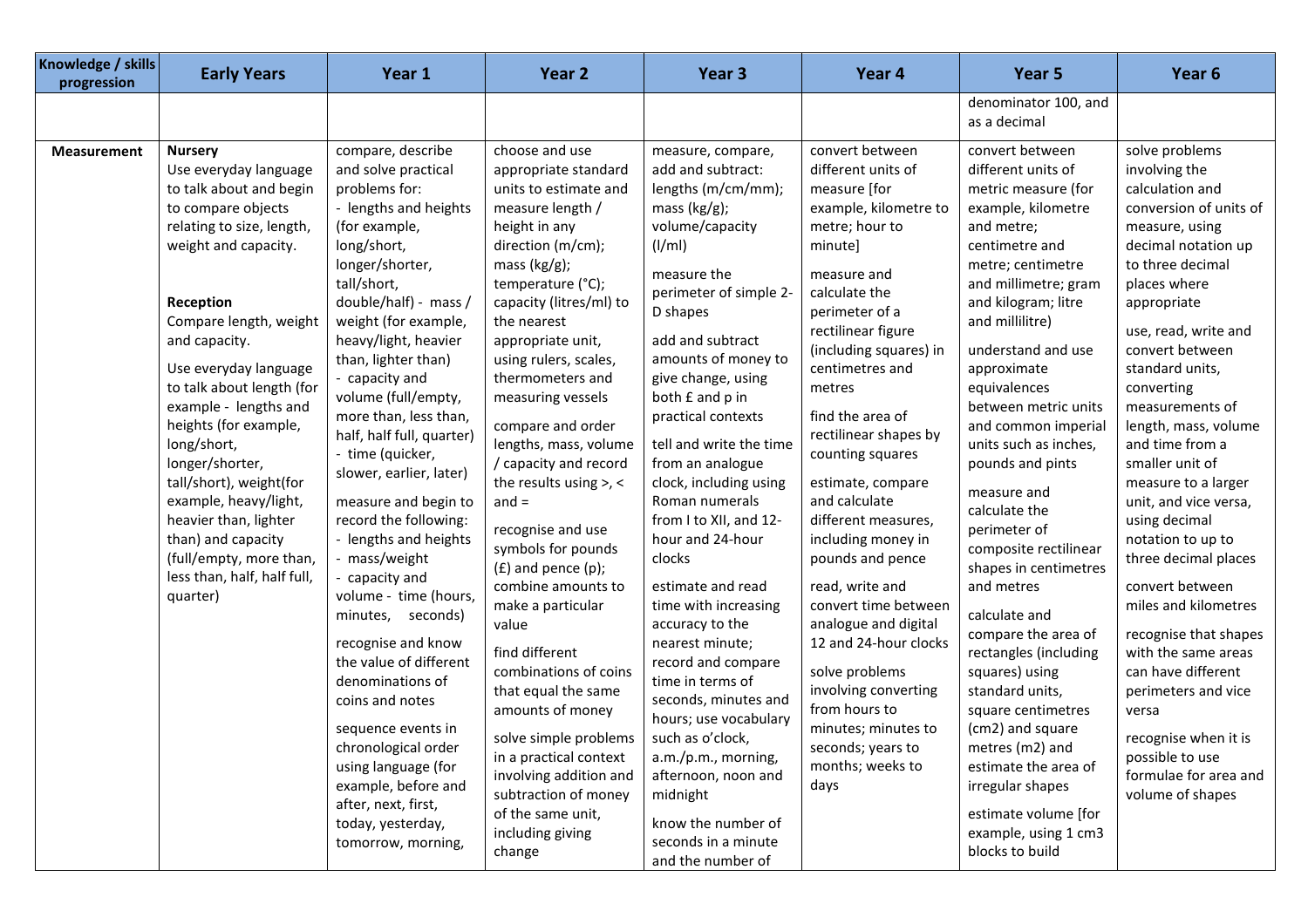| Knowledge / skills<br>progression | <b>Early Years</b>                                                                                                                                                                                                                                                                                                                                                                                                                                                                   | Year 1                                                                                                                                                                                                                                                            | Year <sub>2</sub>                                                                                                                                                                                                                                                                                                                                                                                                                                                     | Year <sub>3</sub>                                                                                                                                                                                                                                                                                                                                                                                                                                                                  | Year 4                                                                                                                                                                                                                                                                                                                                                                                                                                | Year 5                                                                                                                                                                                                                                                                                                                                                                                                                                         | Year <sub>6</sub>                                                                                                                                                                                                                                                                                                                                                                                                                       |
|-----------------------------------|--------------------------------------------------------------------------------------------------------------------------------------------------------------------------------------------------------------------------------------------------------------------------------------------------------------------------------------------------------------------------------------------------------------------------------------------------------------------------------------|-------------------------------------------------------------------------------------------------------------------------------------------------------------------------------------------------------------------------------------------------------------------|-----------------------------------------------------------------------------------------------------------------------------------------------------------------------------------------------------------------------------------------------------------------------------------------------------------------------------------------------------------------------------------------------------------------------------------------------------------------------|------------------------------------------------------------------------------------------------------------------------------------------------------------------------------------------------------------------------------------------------------------------------------------------------------------------------------------------------------------------------------------------------------------------------------------------------------------------------------------|---------------------------------------------------------------------------------------------------------------------------------------------------------------------------------------------------------------------------------------------------------------------------------------------------------------------------------------------------------------------------------------------------------------------------------------|------------------------------------------------------------------------------------------------------------------------------------------------------------------------------------------------------------------------------------------------------------------------------------------------------------------------------------------------------------------------------------------------------------------------------------------------|-----------------------------------------------------------------------------------------------------------------------------------------------------------------------------------------------------------------------------------------------------------------------------------------------------------------------------------------------------------------------------------------------------------------------------------------|
|                                   |                                                                                                                                                                                                                                                                                                                                                                                                                                                                                      | afternoon and<br>evening)<br>recognise and use<br>language relating to<br>dates, including days<br>of the week, weeks,<br>months and years<br>tell the time to the<br>hour and half past the<br>hour and draw the<br>hands on a clock face<br>to show these times | compare and<br>sequence intervals of<br>time<br>tell and write the time<br>to five minutes,<br>including quarter<br>past/to the hour and<br>draw the hands on a<br>clock face to show<br>these times.<br>know the number of<br>minutes in an hour<br>and the number of<br>hours in a day                                                                                                                                                                              | days in each month,<br>year and leap year<br>compare durations of<br>events [for example<br>to calculate the time<br>taken by particular<br>events or tasks]                                                                                                                                                                                                                                                                                                                       |                                                                                                                                                                                                                                                                                                                                                                                                                                       | cuboids (including<br>cubes) and capacity<br>[for example, using<br>water ]<br>solve problems<br>involving converting<br>between units of time<br>use all four<br>operations to solve<br>problems involving<br>measure [for<br>example, length,<br>mass, volume,<br>money] using decimal<br>notation including<br>scaling                                                                                                                      | calculate the area of<br>parallelograms and<br>triangles<br>calculate, estimate<br>and compare volume<br>of cubes and cuboids<br>using standard units,<br>including centimetre<br>cubed (cm3) and<br>cubic metres (m3),<br>and extending to<br>other units [for<br>example mm3 and<br>km3]                                                                                                                                              |
| Geometry-<br>property of<br>shape | <b>Nursery</b><br>Talk about and explore<br>2D and 3D shapes (for<br>example, circles,<br>rectangles, triangles<br>and cuboids) using<br>informal and<br>mathematical language:<br>'sides', 'corners';<br>'straight', 'flat', 'round'.<br>Select shapes<br>appropriately: flat<br>surfaces for building, a<br>triangular prism for a<br>roof, etc.<br>Combine shapes to<br>make new ones - an<br>arch, a bigger triangle,<br>etc.<br>Reception<br>Compose and<br>decompose shapes so | recognise and name<br>common 2-D and 3-D<br>shapes, including:<br>• 2-D shapes [for<br>example,<br>rectangles<br>(including<br>squares), circles<br>and triangles]<br>• 3-D shapes [for<br>example, cuboids<br>(including cubes),<br>pyramids and<br>spheres]     | identify and describe<br>the properties of 2-D<br>shapes, including the<br>number of sides and<br>symmetry in a vertical<br>line<br>identify and describe<br>the properties of 3-D<br>shapes, including the<br>number of edges,<br>vertices and faces<br>identify 2-D shapes on<br>the surface of 3-D<br>shapes [for example a<br>circle on a cylinder<br>and a triangle on a<br>pyramid]<br>compare and sort<br>common 2-D and 3-D<br>shapes and everyday<br>objects | draw 2-D shapes and<br>make 3-D shapes<br>using modelling<br>materials; recognise<br>3-D shapes in<br>different orientations<br>and describe them<br>recognise that angles<br>are a property of<br>shape or a description<br>of a turn<br>identify right angles,<br>recognise that two<br>right angles make a<br>half-turn, three make<br>three quarters of a<br>turn and four a<br>complete turn;<br>identify whether<br>angles are greater<br>than or less than a<br>right angle | compare and classify<br>geometric shapes,<br>including<br>quadrilaterals and<br>triangles, based on<br>their properties and<br>sizes<br>identify acute and<br>obtuse angles and<br>compare and order<br>angles up to two right<br>angles by size.<br>identify lines of<br>symmetry in 2-D<br>shapes presented in<br>different orientations<br>complete a simple<br>symmetric figure with<br>respect to a specific<br>line of symmetry | identify 3-D shapes,<br>including cubes and<br>other cuboids, from<br>2-D representations<br>know angles are<br>measured in degrees:<br>estimate and<br>compare acute,<br>obtuse and reflex<br>angles<br>draw given angles,<br>and measure them in<br>degrees $(°)$<br>identify:<br>• angles at a point<br>and one whole<br>turn (total 360°)<br>• angles at a point<br>on a straight line<br>and $\frac{1}{2}$ a turn<br>(total $180^\circ$ ) | draw 2-D shapes<br>using given<br>dimensions and<br>angles<br>recognise, describe<br>and build simple 3-D<br>shapes, including<br>making nets<br>compare and classify<br>geometric shapes<br>based on their<br>properties and sizes<br>and find unknown<br>angles in any<br>triangles,<br>quadrilaterals, and<br>regular polygons<br>illustrate and name<br>parts of circles,<br>including radius,<br>diameter and<br>circumference and |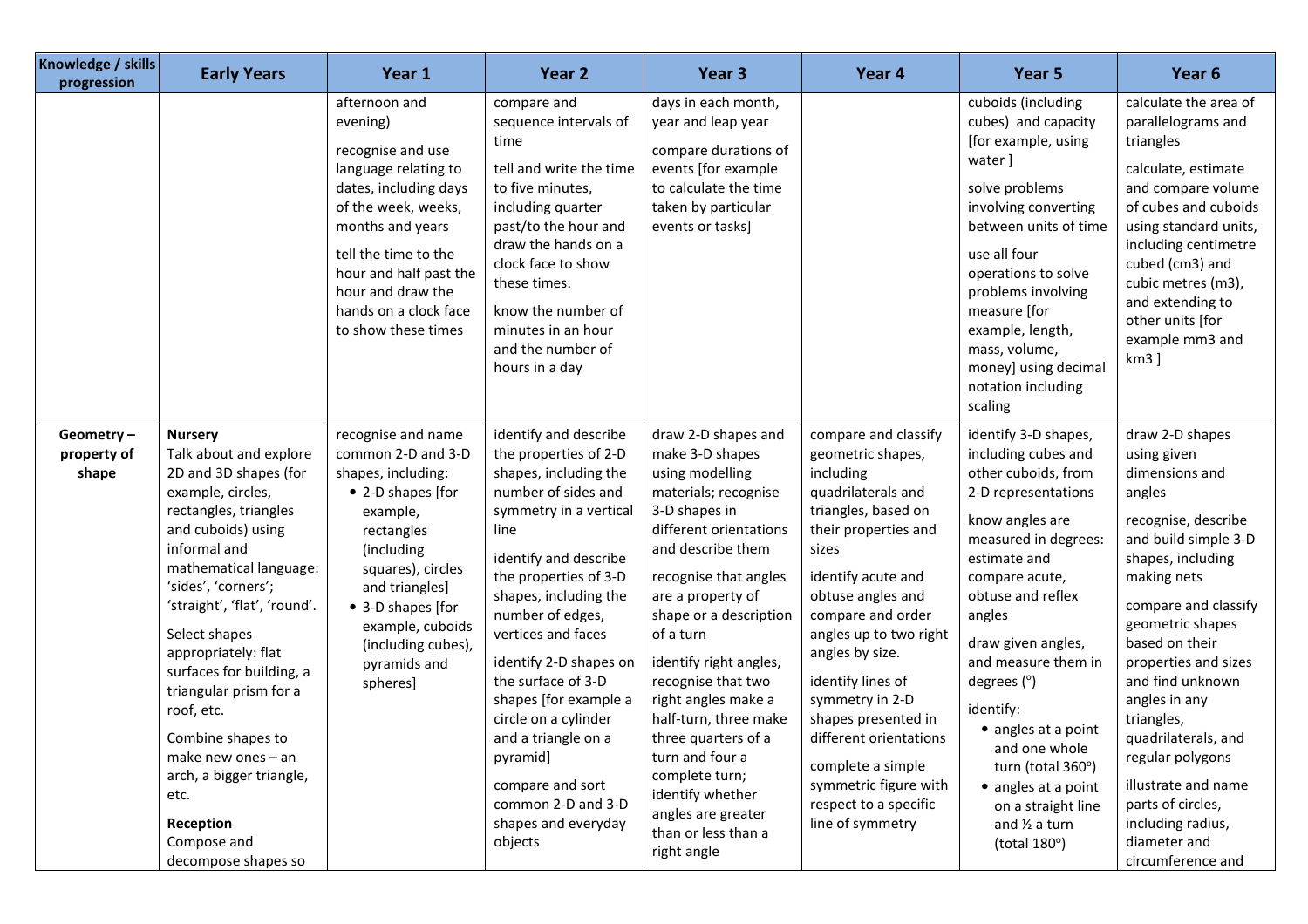| Knowledge / skills<br>progression      | <b>Early Years</b>                                                                                                                                                                                                                                                                                                                                                                                                                                                                    | Year 1                                                                                                           | Year 2                                                                                                                                                                                                                                                                                                                                                                                                         | Year <sub>3</sub>                                                                             | Year 4                                                                                                                                                                                                                                                                        | Year 5                                                                                                                                                                                                                                                              | Year <sub>6</sub>                                                                                                                                                                              |
|----------------------------------------|---------------------------------------------------------------------------------------------------------------------------------------------------------------------------------------------------------------------------------------------------------------------------------------------------------------------------------------------------------------------------------------------------------------------------------------------------------------------------------------|------------------------------------------------------------------------------------------------------------------|----------------------------------------------------------------------------------------------------------------------------------------------------------------------------------------------------------------------------------------------------------------------------------------------------------------------------------------------------------------------------------------------------------------|-----------------------------------------------------------------------------------------------|-------------------------------------------------------------------------------------------------------------------------------------------------------------------------------------------------------------------------------------------------------------------------------|---------------------------------------------------------------------------------------------------------------------------------------------------------------------------------------------------------------------------------------------------------------------|------------------------------------------------------------------------------------------------------------------------------------------------------------------------------------------------|
|                                        | that children recognise<br>a shape can have other<br>shapes within it, just as<br>numbers can.                                                                                                                                                                                                                                                                                                                                                                                        |                                                                                                                  |                                                                                                                                                                                                                                                                                                                                                                                                                | identify horizontal<br>and vertical lines and<br>pairs of perpendicular<br>and parallel lines |                                                                                                                                                                                                                                                                               | • other multiples of<br>$90^\circ$<br>use the properties of<br>rectangles to deduce<br>related facts and find<br>missing lengths and<br>angles<br>distinguish between<br>regular and irregular<br>polygons based on<br>reasoning about<br>equal sides and<br>angles | know that the<br>diameter is twice the<br>radius<br>recognise angles<br>where they meet at a<br>point, are on a<br>straight line, or are<br>vertically opposite,<br>and find missing<br>angles |
| Geometry:<br>position and<br>direction | <b>Nursery</b><br>Understand position<br>through words alone -<br>for example, "The bag<br>is under the table," $-$<br>with no pointing.<br>Describe a familiar<br>route.<br>Discuss routes and<br>locations, using words<br>like 'in front of' and<br>'behind'.<br>Begin to describe a<br>sequence of events,<br>real or fictional, using<br>words such as 'first',<br>'then'<br>Reception<br>To use positional<br>language accurately<br>Select, rotate and<br>manipulate shapes to | describe position,<br>direction and<br>movement, including<br>whole, half, quarter<br>and three-quarter<br>turns | order and arrange<br>combinations of<br>mathematical objects<br>in patterns and<br>sequences<br>use mathematical<br>vocabulary to<br>describe position,<br>direction and<br>movement, including<br>movement in a<br>straight line and<br>distinguishing<br>between rotation as a<br>turn and in terms of<br>right angles for<br>quarter, half and<br>three-quarter turns<br>(clockwise and anti-<br>clockwise) |                                                                                               | describe positions on<br>a 2-D grid as<br>coordinates in the<br>first quadrant<br>describe movements<br>between positions as<br>translations of a given<br>unit to the left/right<br>and up/down<br>plot specified points<br>and draw sides to<br>complete a given<br>polygon | identify, describe and<br>represent the position<br>of a shape following a<br>reflection or<br>translation, using the<br>appropriate language,<br>and know that the<br>shape has not<br>changed                                                                     | describe positions on<br>the full coordinate<br>grid (all four<br>quadrants)<br>draw and translate<br>simple shapes on the<br>coordinate plane, and<br>reflect them in the<br>axes             |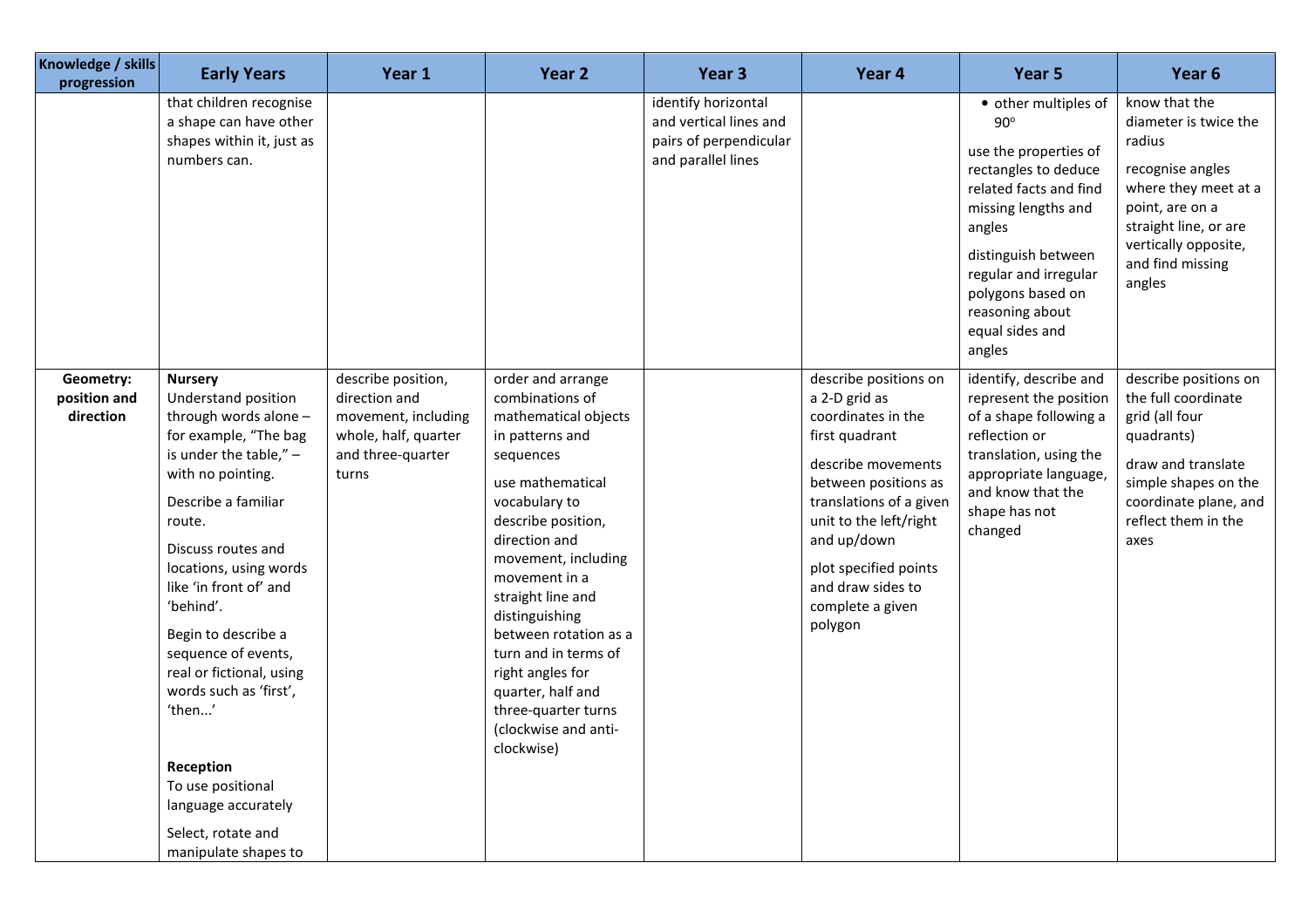| Knowledge / skills<br>progression | <b>Early Years</b>                                                                                                                                                                                                                                                                                | Year 1 | Year 2                                                                                                                                                                                                                                                                                                                                      | Year 3                                                                                                                                                                                                                                                                      | Year 4                                                                                                                                                                                                                                                                                              | Year 5                                                                                                                                                                                        | Year 6                                                                                                                                                                                                                                          |
|-----------------------------------|---------------------------------------------------------------------------------------------------------------------------------------------------------------------------------------------------------------------------------------------------------------------------------------------------|--------|---------------------------------------------------------------------------------------------------------------------------------------------------------------------------------------------------------------------------------------------------------------------------------------------------------------------------------------------|-----------------------------------------------------------------------------------------------------------------------------------------------------------------------------------------------------------------------------------------------------------------------------|-----------------------------------------------------------------------------------------------------------------------------------------------------------------------------------------------------------------------------------------------------------------------------------------------------|-----------------------------------------------------------------------------------------------------------------------------------------------------------------------------------------------|-------------------------------------------------------------------------------------------------------------------------------------------------------------------------------------------------------------------------------------------------|
|                                   | develop spatial<br>reasoning skills.<br>Draw simple<br>information from a<br>map.                                                                                                                                                                                                                 |        |                                                                                                                                                                                                                                                                                                                                             |                                                                                                                                                                                                                                                                             |                                                                                                                                                                                                                                                                                                     |                                                                                                                                                                                               |                                                                                                                                                                                                                                                 |
| <b>Statistics</b>                 |                                                                                                                                                                                                                                                                                                   |        | interpret and<br>construct simple<br>pictograms, tally<br>charts, block diagrams<br>and simple tables<br>ask and answer<br>simple questions by<br>counting the number<br>of objects in each<br>category and sorting<br>the categories by<br>quantity<br>ask and answer<br>questions about<br>totalling and<br>comparing categorical<br>data | interpret and present<br>data using bar charts,<br>pictograms and tables<br>solve one-step and<br>two-step questions [<br>for example, 'How<br>many more?' and<br>'How many fewer?']<br>using information<br>presented in scaled<br>bar charts and<br>pictograms and tables | interpret and present<br>discrete and<br>continuous data using<br>appropriate graphical<br>methods, including<br>bar charts and time<br>graphs<br>solve comparison,<br>sum and difference<br>problems using<br>information<br>presented in bar<br>charts, pictograms,<br>tables and other<br>graphs | solve comparison,<br>sum and difference<br>problems using<br>information<br>presented in a line<br>graph<br>complete, read and<br>interpret information<br>in tables, including<br>timetables | interpret and<br>construct pie charts<br>and line graphs and<br>use these to solve<br>problems<br>calculate and<br>interpret the mean as<br>an average                                                                                          |
| Algebra                           | <b>Nursery</b><br>Talk about and identify<br>the patterns around<br>them. For example:<br>stripes on clothes,<br>designs on rugs and<br>wallpaper. Use informal<br>language like 'pointy',<br>'spotty', 'blobs', etc.<br><b>Extend and create</b><br>ABAB patterns - stick,<br>leaf, stick, leaf. |        |                                                                                                                                                                                                                                                                                                                                             |                                                                                                                                                                                                                                                                             |                                                                                                                                                                                                                                                                                                     |                                                                                                                                                                                               | use simple formulae<br>generate and<br>describe linear<br>number sequences<br>express missing<br>number problems<br>algebraically<br>find pairs of numbers<br>that satisfy an<br>equation with two<br>unknowns<br>enumerate<br>possibilities of |